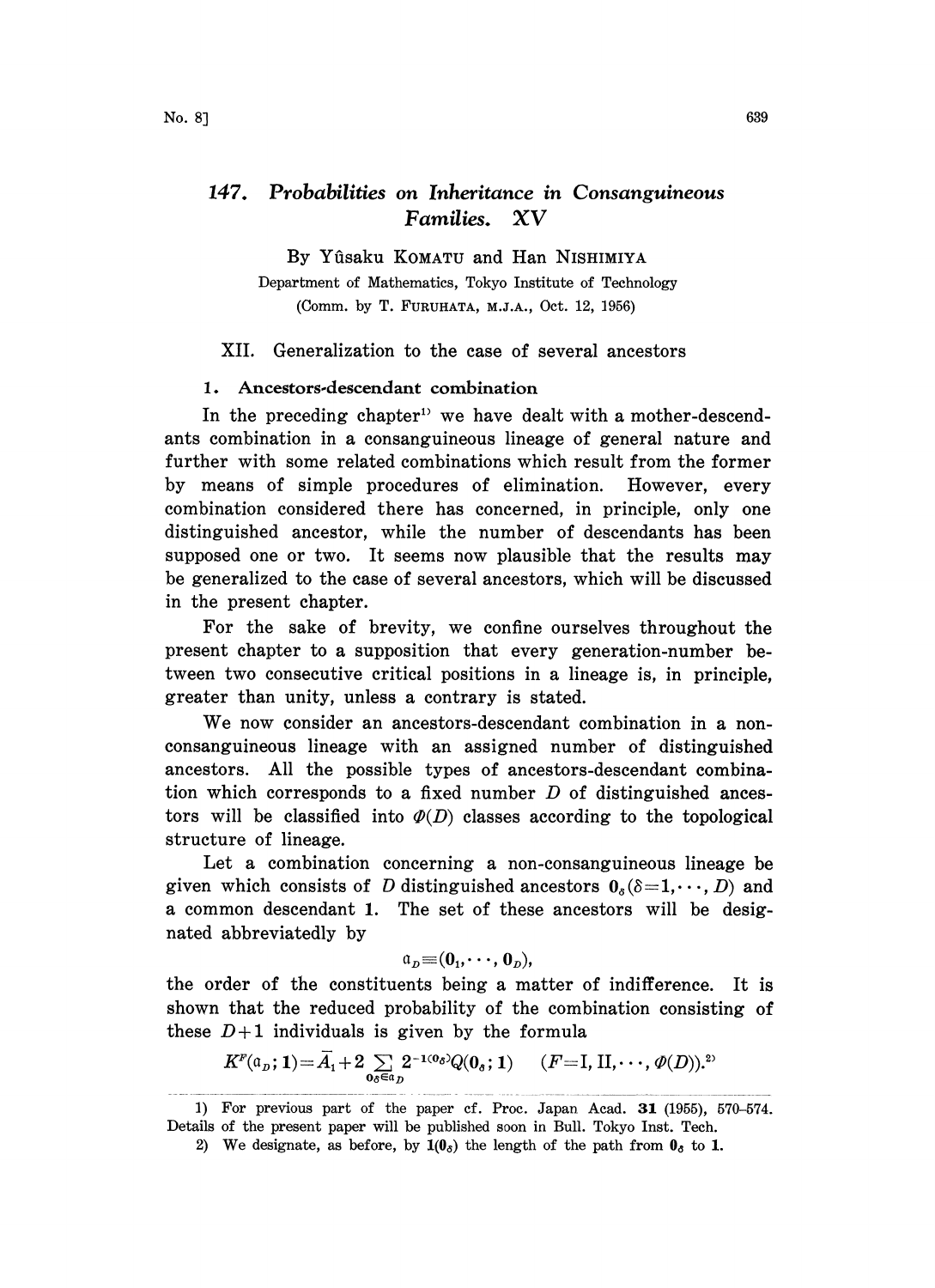Though, among  $\varphi(D)$  classes, the class containing the combination under consideration is once indicated by the index  $F$ , the values of the probability depend finally, besides of frequencies of genotypes of  $D+1$  distinguished individuals, only on the length of the paths from the 0's to 1 and not on the location of  $D-1$  converging positions.

The last formula can be derived by induction with respect to D. For the lowest cases  $D=1$  and  $D=2$  the formulas have been established respectively in chapter I  $\S1$  and chapter II  $\S2$ :

$$
\begin{array}{l} K^{\scriptscriptstyle F}({\scriptstyle \alpha_{1}};\,1)\!=\!\kappa_{\scriptscriptstyle n}({\scriptstyle \alpha_{1}};\,1), \\ K^{\scriptscriptstyle F}({\scriptstyle \alpha_{2}};\,1)\!=\!\varepsilon_{\scriptscriptstyle \mu\nu\,;\,n}({\scriptstyle \alpha_{1}},{\scriptstyle \alpha_{2}};\,1),\end{array}
$$

 $\varPhi(1)$  and  $\varPhi(2)$  being equal to unity.

## 2. Ancestors-descendants combination

We next consider an ancestors-descendants combination in <sup>a</sup> non-consanguineous lineage which consists of a certain number of ancestors and their two common descendants. Two systems are distinguished according whether, among distinguished ancestors, there exists a branching number or not.

We begin with the former system. Let the number of distinguished ancestors be equal to  $D$ . We designate by 0 the branching ancestor of such a lineage and further by

 $0^1_u$   $(u=1,\dots,U)$  and  $0^2_v$   $(v=1,\dots,V)$ the ancestors of 1 alone and of 2 alone, respectively, so that  $1+U$  $+ V=D$ . Two sets of these ancestors will be designated by

$$
\mathfrak{a}_U^1 \equiv (\mathbf{0}_1^1, \cdots, \mathbf{0}_U^1) \quad \text{and} \quad \mathfrak{a}_V^2 \equiv (\mathbf{0}_1^2, \cdots, \mathbf{0}_V^2).
$$

The reduced probability of the combination for an arbitrary D will be given by the formula

$$
K_{\mathcal{G}}(0, \mathfrak{a}_{U}^{1}, \mathfrak{a}_{V}^{2}; 1, 2) = \overline{A}_{1}\overline{A}_{2} + 2\overline{A}_{2}\lbrace 2^{-1(0)}Q(0; 1) + \sum_{\substack{\mathfrak{a}^{1}_{U} \\ \mathfrak{a}^{1}_{U}}} 2^{-1(0^{1}_{u})}Q(0^{1}_{u}; 1) \rbrace + 2\overline{A}_{1}\lbrace 2^{-2(0)}Q(0; 2) + \sum_{\substack{\mathfrak{a}^{2}_{V} \\ \mathfrak{a}^{2}_{V}}} 2^{-2(0^{2}_{v})}Q(0^{2}_{v}; 2) \rbrace + 2 \times 2^{-1(0) - 2(0)}T(0; 1, 2) + 4\lbrace 2^{-2(0)}Q(0; 2) \sum_{\substack{\mathfrak{a}^{1}_{U} \\ \mathfrak{a}^{1}_{U}}} 2^{-1(0^{1}_{u})}Q(0^{1}_{u}; 1) + 2^{-1(0)}Q(0; 1) \sum_{\substack{\mathfrak{a}^{2}_{V} \\ \mathfrak{a}^{2}_{V}}} 2^{-2(0^{2}_{v})}Q(0^{2}_{v}; 2) + \sum_{\substack{\mathfrak{a}^{1}_{U} \\ \mathfrak{a}^{1}_{U}}} 2^{-1(0^{1}_{u})}Q(0^{1}_{u}; 1) \sum_{\substack{\mathfrak{a}^{2}_{V} \\ \mathfrak{a}^{2}_{V}}} 2^{-2(0^{2}_{v})}Q(0^{2}_{v}; 2) \rbrace (G = I, II, \cdots, \varPsi(D)).^{3)}
$$

We next proceed to the latter system. There exists <sup>a</sup> single intermediate branching position, which will be designated by Z. Any lineage of this system may be regarded as a composition of its sub-

<sup>3)</sup> We classify all the possible types of ancestors-descendants combination into  $\Psi(D)$  classes according to the topological structure of lineage.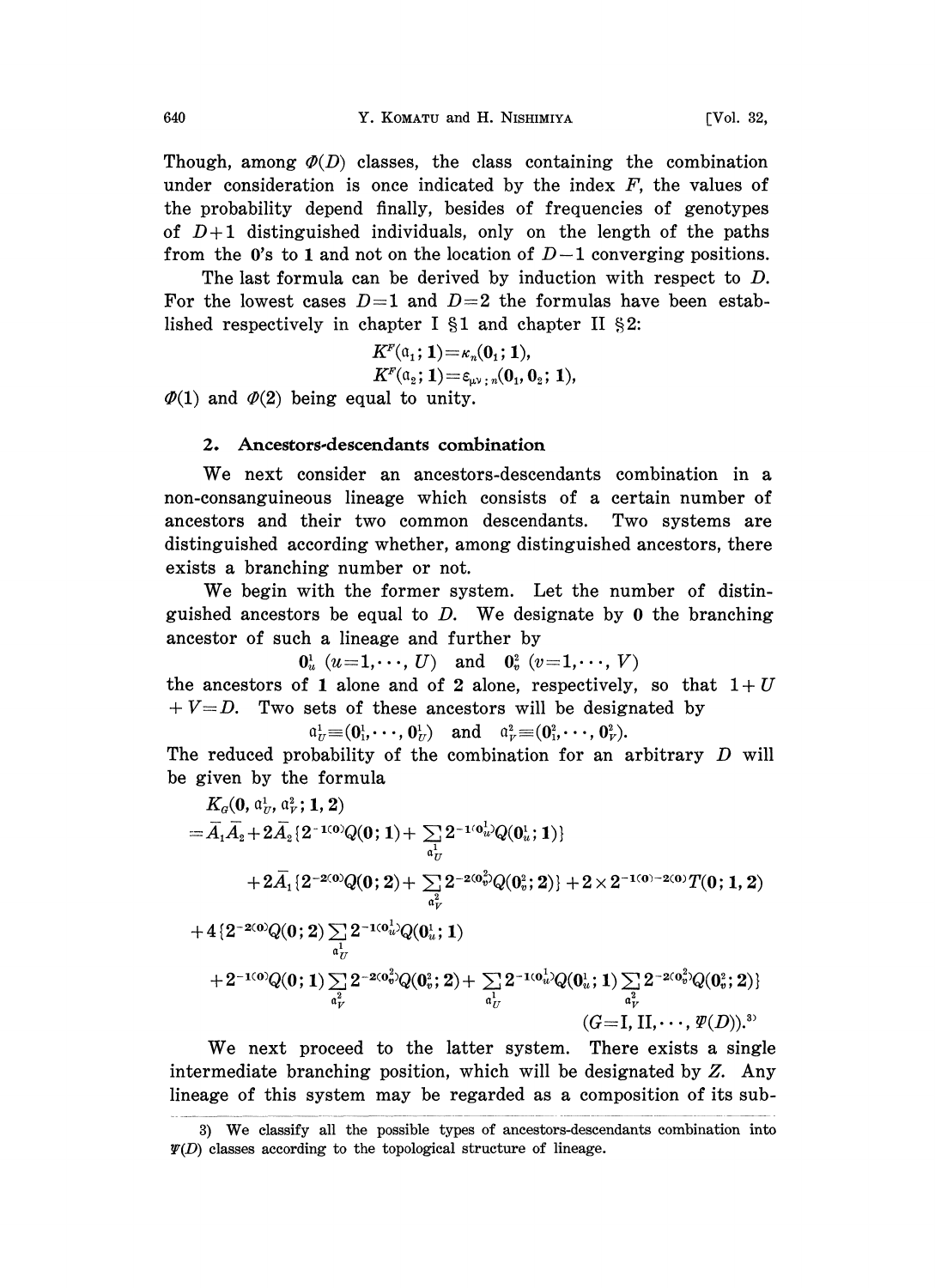lineage corresponding to an ancestors-descendant combination  $(a_w^{12}; \zeta)^F \equiv (0_1^{12}, \cdots, 0_W^{12}; \zeta)^F$   $(W \ge 1)$ 

and an ancestors-descendants combination

$$
(\zeta, a_U^1, a_V^2; 1, 2)_{\sigma} \equiv (\zeta, 0_1^1, \dots, 0_U^1, 0_1^2, \dots, 0_V^2; 1, 2)_{\sigma}
$$
  
after connecting them at the branching position Z.

Consequently, we obtain the reduced probability of the ancestors-

descentants combination under consideration in the form  
\n
$$
K_{\sigma}^{F}(\mathbf{u}_{W}^{12}, (Z), \mathbf{u}_{U}^{1}, \mathbf{u}_{V}^{2}; \mathbf{1}, 2)
$$
\n
$$
= \sum_{\zeta} K^{F}(\mathbf{a}_{W}^{12}; \zeta) K_{\sigma}(\zeta, \mathbf{u}_{U}^{1}, \mathbf{u}_{V}^{2}; \mathbf{1}, 2)
$$
\n
$$
= \overline{A}_{1} \overline{A}_{2} + 2 \overline{A}_{2} \Big\{ \sum_{\substack{a|W \\ a_{W}^{12}}} 2^{-100_{w}^{12}} Q(0_{w}^{12}; 1) + \sum_{a_{U}^{12}} 2^{-100_{w}^{12}} Q(0_{u}^{1}; 1) \Big\}
$$
\n
$$
+ 2 \overline{A}_{1} \Big\{ \sum_{\substack{a|W \\ a_{W}^{12}}} 2^{-200_{w}^{12}} Q(0_{w}^{12}; 2) + \sum_{\substack{a|W \\ a_{V}^{2}}} 2^{-200_{w}^{22}} Q(0_{w}^{2}; 2) \Big\}
$$
\n
$$
+ 2 \times 2^{-1(Z)-2(Z)} \Big\{ \overline{A}_{1} Q(1; 2) + \overline{A}_{2} Q(2; 1) + 2 \sum_{\substack{a|W \\ a_{W}^{12}}} 2^{-Z(0_{w}^{12})} S(0_{w}^{12}; 1, 2) \Big\}
$$
\n
$$
+ 4 \Big\{ \sum_{\substack{a|W \\ a_{W}^{12}}} 2^{-200_{w}^{12}} Q(0_{w}^{12}; 2) \sum_{\substack{a|U \\ a_{V}^{12}}} 2^{-100_{w}^{12}} Q(0_{w}^{12}; 1) \Big\} \Big\{ 2^{-200_{w}^{22}} Q(0_{w}^{2}; 2) + \sum_{\substack{a|W \\ a_{V}^{12}}} 2^{-100_{w}^{12}} Q(0_{w}^{1}; 1) \sum_{\substack{a|W \\ a_{V}^{2}}} 2^{-200_{w}^{22}} Q(0_{v}^{2}; 2) \Big\}.
$$

## 3. Ancestors-descendants combination in a consanguineous lineage

We are now in position to attack our main problem on ancestorsdescendants combination in <sup>a</sup> consanguineous lineage. We consider an ancestor-descendants combination  $(0, 1, 2)$  of a lineage of the type considered in chapter XI  $\S 2$ , in which 0 is a branching member, t designates the number of consanguineous marriages involved, and J indicates a subclass among  $M(t)$  possible subclasses. Such a lineage contains, besides of  $0$ ,  $2t$  critical positions, namely  $t$  intermediate branching positions  $B<sub>z</sub>$  ( $\tau=1,\dots,t$ ) and t converging positions  $C<sub>z</sub>$  $(\tau=1,\dots,t)$ . There are 3t intermediate critical members, namely t branching members  $b<sub>x</sub>$  at  $B<sub>z</sub>$  and 2t converging members  $c<sub>x</sub>$ ,  $d<sub>x</sub>$  at  $C<sub>x</sub>$ . We take such a lineage as a *trunk* of a more general lineage to be dealt with in the present section. A trunk consists of  $3t+2$  maximal chains terminating at 3t intermediate critical members  $b_x$ ,  $c_x$ ,  $d_x$  $(\tau=1,\dots,t)$  and two descendants 1 and 2. A maximal chain which terminates at a position  $Z$  bearing a member  $\zeta$  will be designated, in general, by  $\gamma_{\tau}$ . We now suppose that each maximal chain  $\gamma_{\tau}$  is replaced by a twig consisting of such an ancestors-descendant combination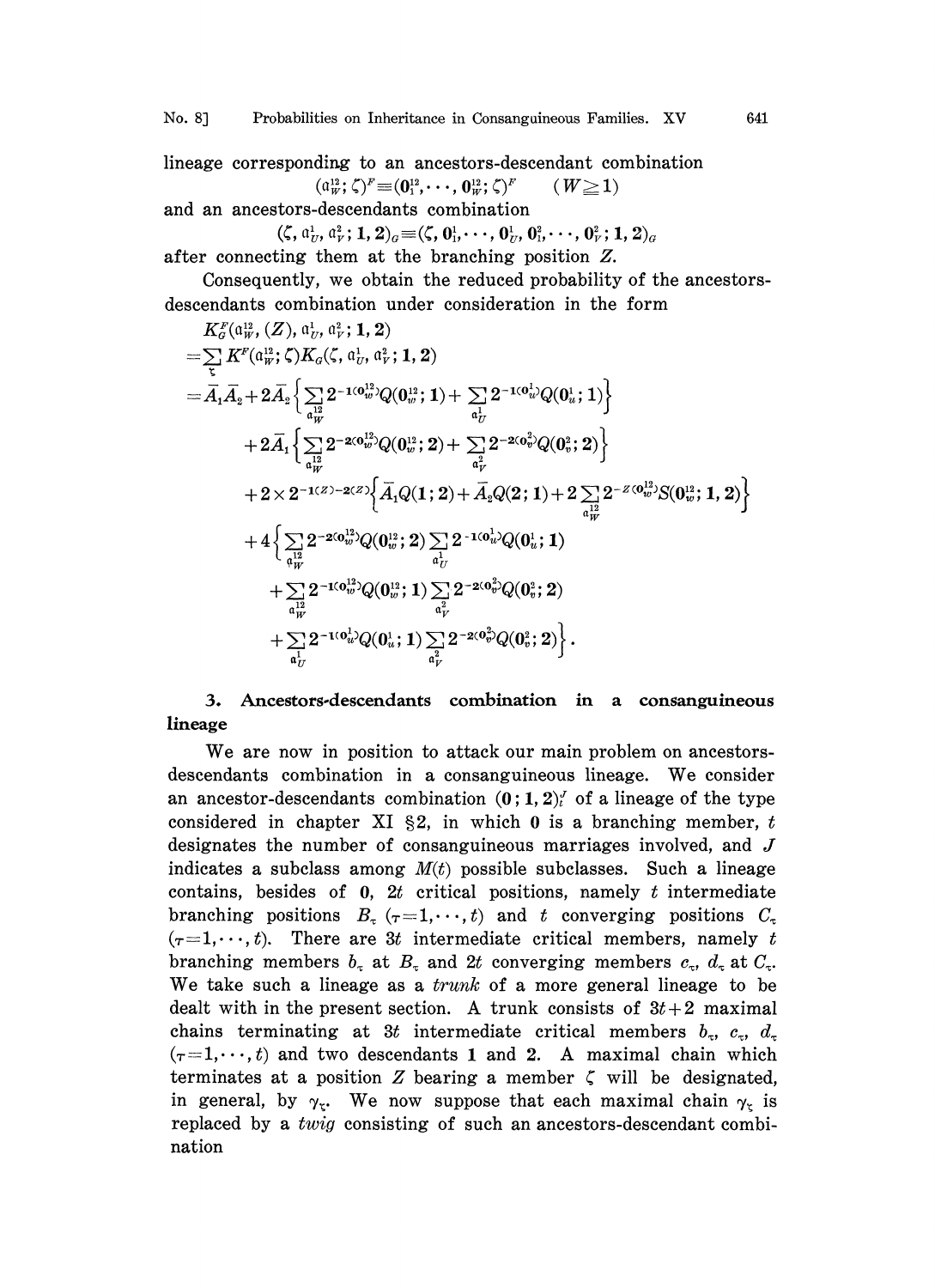### 642 Y. KOMATU and H. NISHIMIYA [Vol. 32,

 $(b, \mathfrak{a}^{\mathfrak{c}}; \zeta)$  or  $(c, d, \mathfrak{a}^{\mathfrak{c}}; \zeta)$ ,  $\mathfrak{a}^{\mathfrak{c}} \equiv (\mathbf{0}^{\mathfrak{c}}_1, \cdots, \mathbf{0}^{\mathfrak{c}}_{p(\mathfrak{c})})$ , with no interjacent consanguineous marriages as considered in  $\S1$ , in which one ancestor b or two ancestors c and d coincide with the initial member or members of  $\gamma_r$  and the descendant coincides just with  $\zeta$  while  $a^{\zeta}$  represents the set of inserted twig-ancestors. A lineage thus constructed is the object of our present consideration and may be designated by the symbol

$$
(\mathbf{0},\mathfrak{A};\mathbf{1},\mathbf{2})_{t\mid H}^{J}
$$

in which  $\mathfrak A$  denotes the whole set of the inserted twig-ancestors and indicates a subclass in the classification according to the topological structure of lineage.

It is shown that the reduced probability of a generalized ancestors-descendants combination of the type just introduced is given by

$$
K_{t|H}^J(\mathbf{0}, \mathfrak{A}; \mathbf{1}, \mathbf{2}) = \sum_{b_{\tau}, c_{\tau}, d_{\tau}} K_{G_0}(\mathbf{0}, a^{h_0}, a^{k_0}; h_0, k_0) \times \prod_{1 \leq \tau \leq t} K_{G_{\tau}}(b_{\tau}, a^{h_{\tau}}, a^{k_{\tau}}; h_{\tau}, k_{\tau}) K^{F \tau}(c_{\tau}, d_{\tau}, a^{g_{\tau}}; g_{\tau}) = \bar{A}_1 \bar{A}_2 + 2 \bar{A}_2 \sum_{\mathbf{0}^1 \in \mathbf{0} \cup \mathfrak{A}} 2^{-1(\mathbf{0}^1)} Q(\mathbf{0}^1; \mathbf{1}) + 2 \bar{A}_1 \sum_{\mathbf{0}^2 \in \mathbf{0} \cup \mathfrak{A}} 2^{-2(\mathbf{0}^2)} Q(\mathbf{0}^2; \mathbf{2}) + \left[ \boldsymbol{T} \right]_{t}^{T} T(\mathbf{0}; \mathbf{1}, \mathbf{2}) + 4 \sum_{\Omega} \sum_{u, \mathbf{0}} \sum_{\sigma} 2^{-\Omega_{uv}(\mathbf{0}_0^{\Omega}) - 1} u^{(\Omega) - 2} e^{(\Omega)} S(\mathbf{0}_0^{\Omega}; \mathbf{1}, \mathbf{2}) + \left[ \boldsymbol{O} \right]_{t}^{T} \left\{ \bar{A}_1 Q(\mathbf{1}; \mathbf{2}) + \bar{A}_2 Q(\mathbf{2}; \mathbf{1}) \right\} + 4 \sum_{\mathbf{0}^1, \mathbf{0}^2 \in \mathbf{0} \cup \mathfrak{A}} Q(\mathbf{0}^1; \mathbf{1}) Q(\mathbf{0}^2; \mathbf{2}).
$$

We next consider the case where it is also permitted to insert a twig of an ancestors-descendant combination terminating at 0. It is shown that, by means of readily comprehensible notations, the final result can be brought into the form

$$
K_{t}^{J} \big|_{H}^{F}(\mathfrak{a},(Z), \mathfrak{A}; \mathbf{1}, \mathbf{2}) = \sum_{\zeta} K^{F}(\mathfrak{a}; \zeta) K_{t|H}^{J}(\zeta, \mathfrak{A}; \mathbf{1}, \mathbf{2})
$$
\n
$$
= \bar{A}_{1} \bar{A}_{2} + 2 \bar{A}_{2} \sum_{\mathfrak{0}^{1} \in \mathfrak{a} \cup \mathfrak{A}} 2^{-1(\mathfrak{0}^{1})} Q(\mathfrak{0}^{1}; \mathbf{1}) + 2 \bar{A}_{1} \sum_{\mathfrak{0}^{2} \in \mathfrak{a} \cup \mathfrak{A}} 2^{-2(\mathfrak{0}^{2})} Q(\mathfrak{0}^{2}; \mathbf{2})
$$
\n
$$
+ 4 \sum_{\mathfrak{0}} \sum_{u,v} \sum_{\mathfrak{0}} \sum_{\mathfrak{0}^{2} \in \mathfrak{a} \cup \mathfrak{A}} 2^{-\Omega_{uv}(\mathfrak{0}^{1}) - 1} u^{(\mathfrak{0}) - 2} v^{(\mathfrak{0})} S(\mathfrak{0}^{1}; \mathbf{1}, \mathbf{2})
$$
\n
$$
+ \{ [\mathbf{T}]_{t}^{J} + [\mathbf{O}]_{t}^{J} \} \{ \bar{A}_{1} Q(\mathbf{1}; \mathbf{2}) + \bar{A}_{2} Q(\mathbf{2}; \mathbf{1}) \}
$$
\n
$$
+ 4 \sum_{\mathfrak{0}^{1}, \mathfrak{0}^{2} \in \mathfrak{a} \cup \mathfrak{A}} Q(\mathfrak{0}^{1}; \mathbf{1}) Q(\mathfrak{0}^{2}; \mathbf{2}).
$$

4. Ancestors-descendant combination in a consanguineous lineage

Ancestors-descendants combinations yield, after convolution by  $\varepsilon_n$ from below, the corresponding ancestors-descendant combinations, of which the reduced probabilities will be designated by

$$
K_{t|H;\,n}^J(0,\mathfrak{A};1)=\sum_{p,\,q}K_{t|H}^J(0,\mathfrak{A};p,q)\,\varepsilon_n(p,q;1),\\K_{t|H;\,n}^J(\mathfrak{a},(Z),\mathfrak{A};1)=\sum_{p,\,q}K_{t|H}^J(\mathfrak{a},(Z),\mathfrak{A};p,q)\,\varepsilon_n(p,q;1),
$$